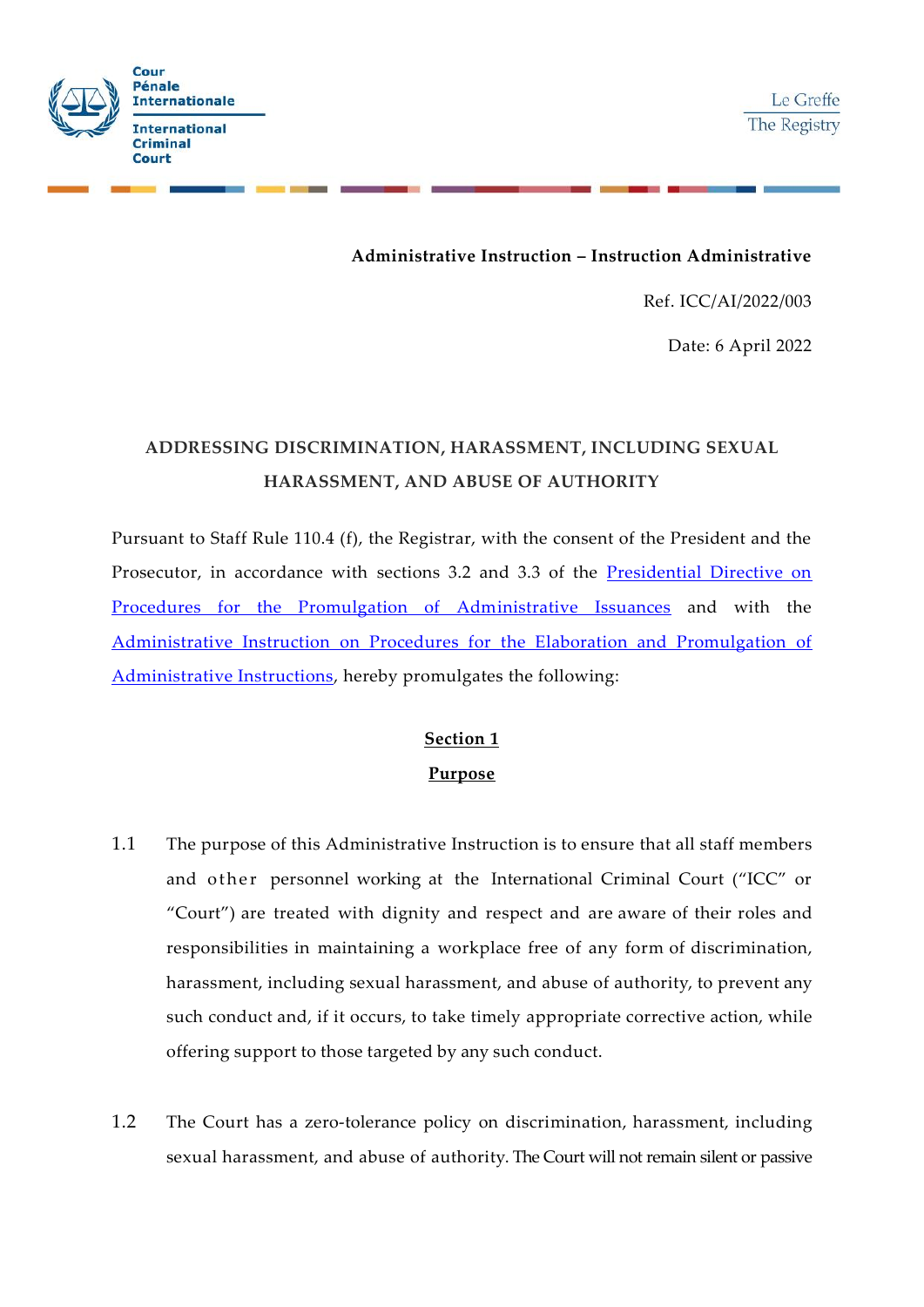in the face of reported incidents, regardless of the offender. The Court will actively work to protect and support affected individuals and ensure appropriate accountability for prohibited conduct as defined below.

# **Section 2 Definitions**

- 2. For the purposes of the present Administrative Instruction, the following definitions apply:
	- (a) "Prohibited conduct" shall collectively refer to discrimination, harassment, including sexual harassment, and abuse of authority. Disagreement on work performance or on other work-related issues is normally not considered prohibited conduct and is not dealt with under the provisions of the present Administrative Instruction but in the context of performance management.
	- (b) "Discrimination" is any unfair treatment or arbitrary distinction based on a person's race, sex, gender, sexual orientation, gender identity, gender expression, religion, nationality, ethnic origin, disability, age, language, social origin or other similar shared characteristic or trait. Discrimination may be an isolated event affecting one person or a group of persons similarly situated, or may manifest itself through harassment or abuse of authority.
	- (c) "Harassment" is any unwelcome conduct that might reasonably be expected or be perceived to cause offence or humiliation to another person, when such conduct interferes with work, is made a condition of employment, or creates an intimidating, hostile or offensive work environment. Harassing behaviour may be an isolated incident or may occur repeatedly. It need not be habitual. It is not the intention of the harasser that defines whether a particular type of conduct constitutes harassment. Harassment may take many forms, including but not limited to words, gestures or actions which tend to annoy,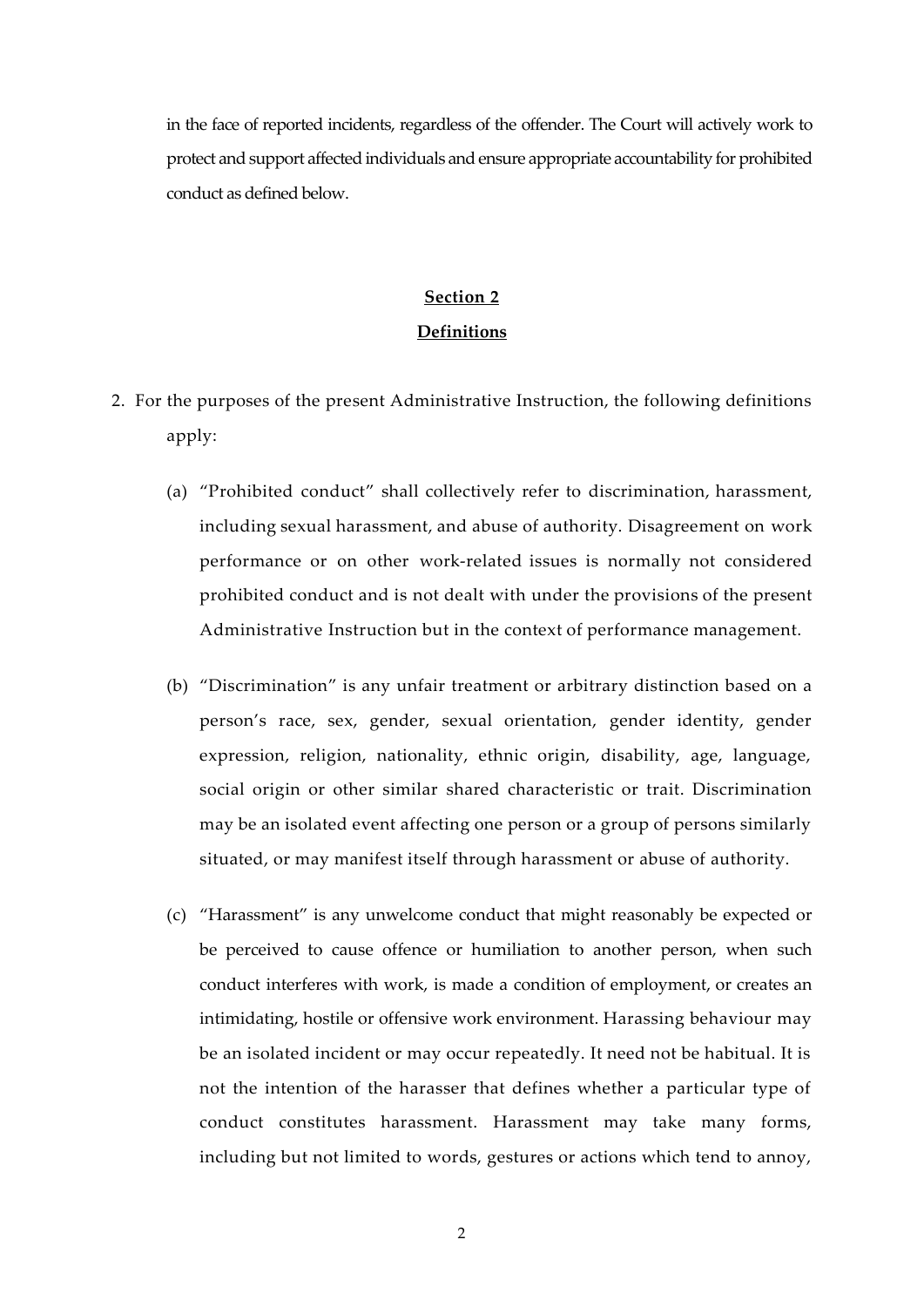alarm, abuse, demean, intimidate, belittle, humiliate or embarrass another. Harassment may be directed at one or more persons based on a shared characteristic or trait as set out in section 2(b) above.

- (d) "Sexual harassment" is any unwelcome conduct of a sexual nature that might reasonably be expected or be perceived to cause offence or humiliation, when such conduct interferes with work, is made a condition of employment or creates an intimidating, hostile or offensive work environment. Sexual harassment may occur in the workplace or in connection with work.
	- (i) While typically involving a pattern of conduct, sexual harassment may take the form of a single incident. In assessing the reasonableness of expectations or perceptions, the perspective of the person who is the target of the conduct shall be considered.
	- (ii) Sexual harassment is the manifestation of a culture of discrimination and privilege based on unequal gender relations and other power dynamics. Sexual harassment may involve any conduct of a verbal or non-verbal and physical or non-physical nature, including written and electronic communications. Sexual harassment may occur between persons of the same or different genders, and individuals of any gender can be either the affected individuals or the alleged offenders. Sexual harassment may occur outside the workplace and outside working hours, including during official travel or social functions related to work. Sexual harassment may be perpetrated by any colleague, including a supervisor, a peer or a subordinate. An offender's status as a supervisor or a senior official may be treated as an aggravating circumstance. Sexual harassment may also constitute sexual exploitation or abuse under the provisions of the Court's policy on prevention of sexual exploitation and sexual abuse, when available.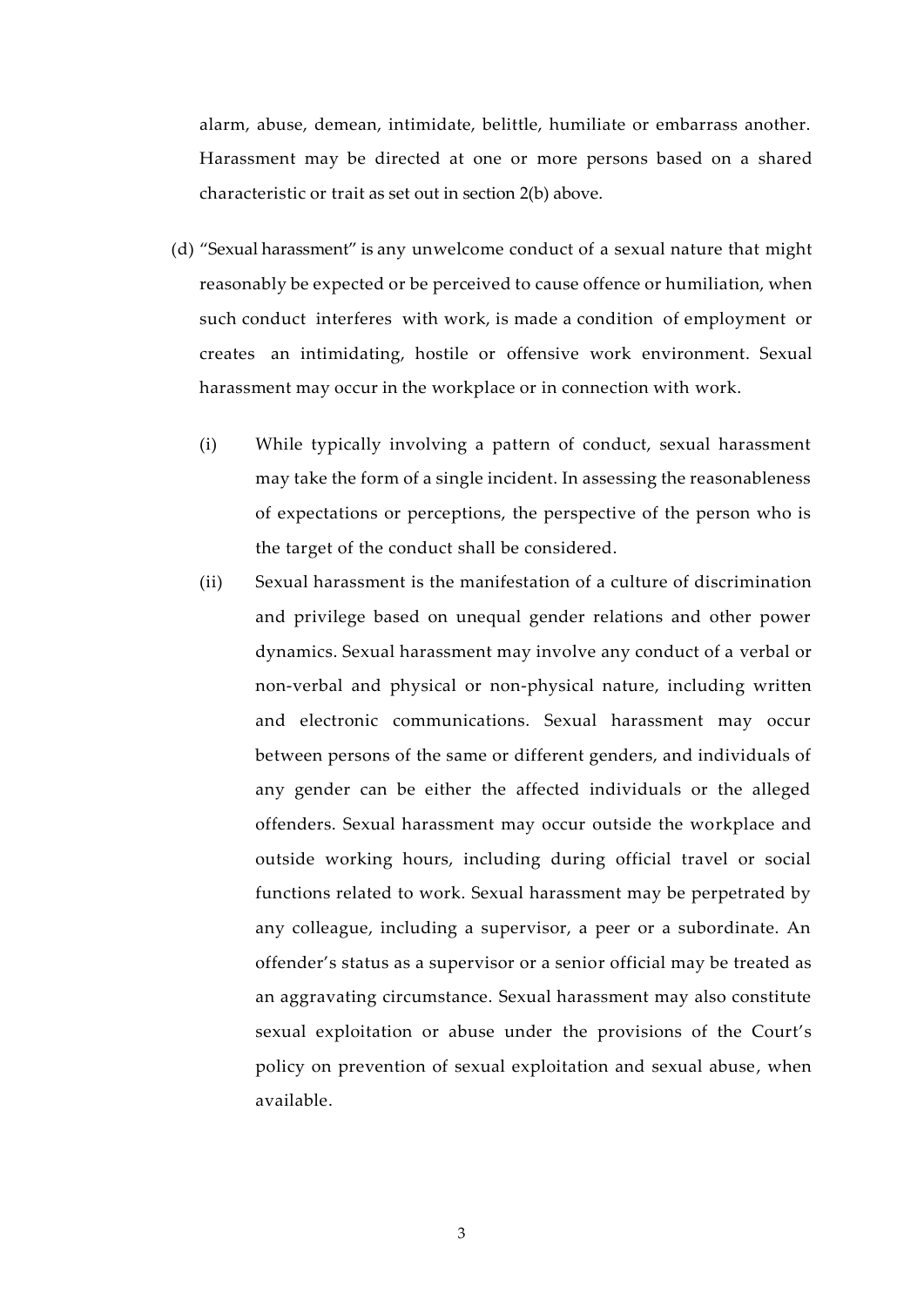- (e) "Abuse of authority" is the improper use of a position of influence, power or authority against another person. This is particularly serious when a person uses his or her influence, power or authority to improperly influence the career or employment conditions of another, including, but not limited to, appointment, assignment, contract renewal, performance evaluation, recruitment, selection, working conditions or promotion. Abuse of authority may also include conduct that creates a hostile or offensive work environment which includes, but is not limited to, the use of intimidation, threats, blackmail or coercion.
- (f) Discrimination and harassment, including sexual harassment, are particularly serious when accompanied by abuse of authority.
- (g) An "affected individual" is a person towards whom suspected prohibited conduct is directed, in the workplace or in connection with work.
- (h) An "offender" is a person who has engaged in prohibited conduct. An "alleged offender" is a person who is alleged to have engaged in prohibited conduct.
- (i) "Impacted individuals" may include the affected individual, bystanders, including witnesses to the suspected prohibited conduct or to the impact on the affected individual, and any colleague who intervened in the situation involving suspected prohibited conduct.
- (j) "Elected Officials" are the Judges, Prosecutor, Deputy Prosecutors, Registrar and Deputy Registrar.
- (k) Counsel" includes counsel as defined in article 1 of the Code of Professional Conduct for counsel, legal advisers pursuant to <u>rule 74(10)</u> of the Rules of [Procedure and Evidence,](https://www.icc-cpi.int/Publications/Rules-of-Procedure-and-Evidence.pdf#page=40) and members of their teams.
- (l) "Staff member" is any person holding a letter of appointment under the Staff Rules and/or Regulations.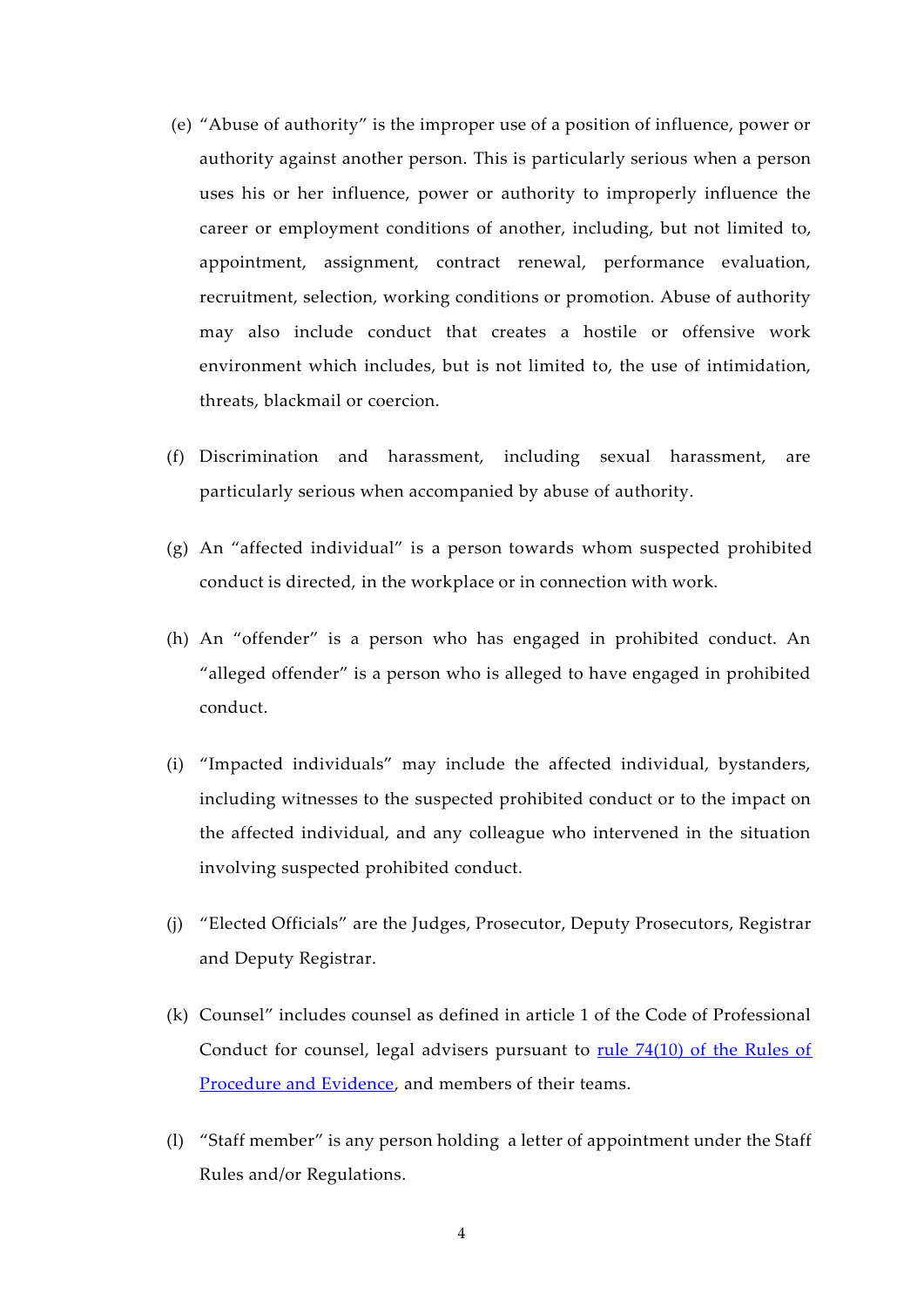- (m) "Non-staff personnel" are those individuals, other than elected officials, staff members and counsel, performing services in a direct or other agreed relationship with the Court and other than through a letter of appointment under the Staff Rules and/or Regulations, and include consultants, individual contractors, interns and visiting professionals.
- (n) "Supervisor" is either the immediate supervisor or the reviewer of an affected individual within the meaning of the [Administrative Instruction on](https://www.icc-cpi.int/Vademecum/OT2567390_ICC%20AI%202019%20003%20(ENG)%20-PERFORMANCE%20APPRAISAL%20SYSTEM.PDF)  [Performance Appraisal System](https://www.icc-cpi.int/Vademecum/OT2567390_ICC%20AI%202019%20003%20(ENG)%20-PERFORMANCE%20APPRAISAL%20SYSTEM.PDF) as amended by the Updated [Annexes to the](https://www.icc-cpi.int/Vademecum/ICC-AI-2021-001%20(ENG)%20-%20UPDATED%20ANNEXES%20TO%20THE%20ADMINISTRATIVE%20INSTRUCTION%20ON%20THE%20PERFORMANCE%20APPRAISAL%20SYSTEM%20-ICCAI2019003.pdf)  [Administrative Instruction on Performance Appraisal System.](https://www.icc-cpi.int/Vademecum/ICC-AI-2021-001%20(ENG)%20-%20UPDATED%20ANNEXES%20TO%20THE%20ADMINISTRATIVE%20INSTRUCTION%20ON%20THE%20PERFORMANCE%20APPRAISAL%20SYSTEM%20-ICCAI2019003.pdf)
- (o) The "Head of organ" is the President for the Presidency and Chambers, the Prosecutor for the Office of the Prosecutor, and the Registrar for the Registry as well as the offices administratively linked to the Registry such as the Secretariat of the Assembly of States Parties and the Secretariat of the Trust Fund for Victims.
- (p) The "Responsible official" is the Prosecutor, for reported unsatisfactory conduct on the part of staff members serving in the Office of the Prosecutor, and the Registrar, for reported unsatisfactory conduct on the part of staff members serving in the other organs of the Court, as well as offices administratively linked to the Registry such as the Secretariat of the Assembly of States Parties and the Secretariat of the Trust Fund for Victims.
- (q) The "Court's Ombudsperson" is the person who will perform, *inter alia*, functions as set out in paragraph 5.10 of the present Administrative Instruction, when available at the Court.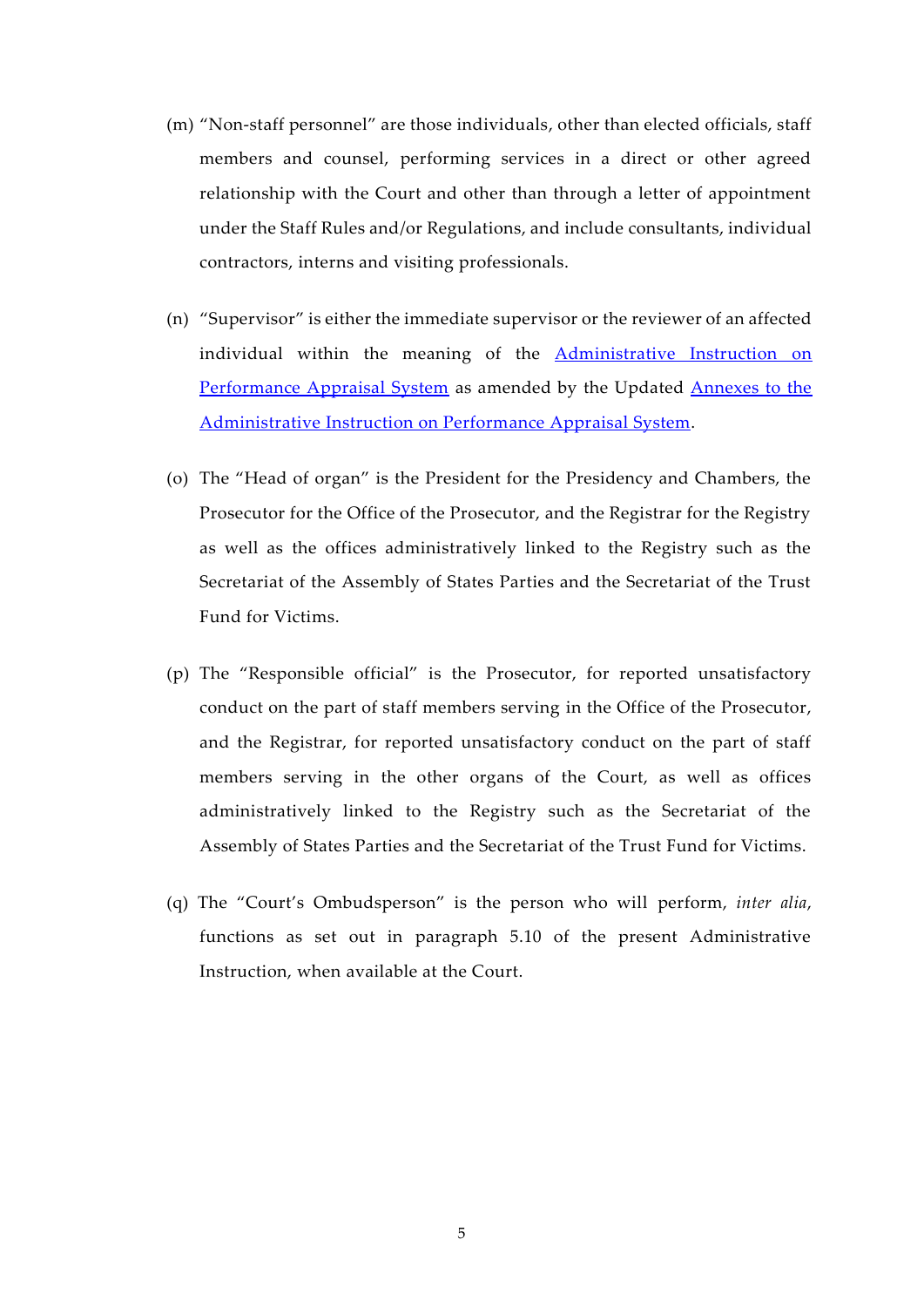# **Scope of Application**

- 3.1 Reports of prohibited conduct which occurs at or away from the workplace of the Court, during or outside working hours, can be submitted by any person against any person, irrespective of whether such persons have a contractual status with the Court.
- 3.2 Action on the reports will depend on the status of the alleged offender. Staff members who are alleged to have engaged in prohibited conduct may be subject to disciplinary or other administrative action in accordance with the **Administrative Instruction on** Unsatisfactory Conduct [and Disciplinary Proceedings.](https://www.icc-cpi.int/Vademecum/ICC_AI_2022_002-ENG_UNSATISFACTORY-CONDUCT-AND-DISCIPLINARY-PROCEEDINGS.pdf) Non-staff personnel who are alleged to have engaged in prohibited conduct may also be subject to action consistent with the terms and conditions of the contract governing their relationship with the Court. Elected Officials who are alleged to have engaged in prohibited conduct may be subject to disciplinary proceedings in accordance with [articles 46 and 47 of the](https://www.icc-cpi.int/Publications/Rome-Statute.pdf#page=39)  [Rome Statute.](https://www.icc-cpi.int/Publications/Rome-Statute.pdf#page=39) Counsel who are alleged to have engaged in prohibited conduct may be subject to disciplinary proceedings in accordance with the Code of Professional [Conduct for counsel.](https://www.icc-cpi.int/Publications/Code-of-Professional-Conduct-for-counsel.pdf)
- 3.3 Remedial measures for affected individuals depend on their legal status with the Court, in line with the provisions of the present Administrative Instruction.
- 3.4 Any person has the right to invoke the applicable procedures provided for in this administrative instruction without fear of intimidation, discrimination or unfavourable treatment. Any retaliation or adverse action or threat of these actions against an individual who reports prohibited conduct or who assists in the investigation of such a report may constitute, as applicable, unsatisfactory conduct within the meaning of Staff Regulation 10.2; a serious misconduct or misconduct pursuant to articles 46 and 47 of the Rome Statute; or a violation of the terms and conditions governing the relationship of the offender with the Court, leading to appropriate action.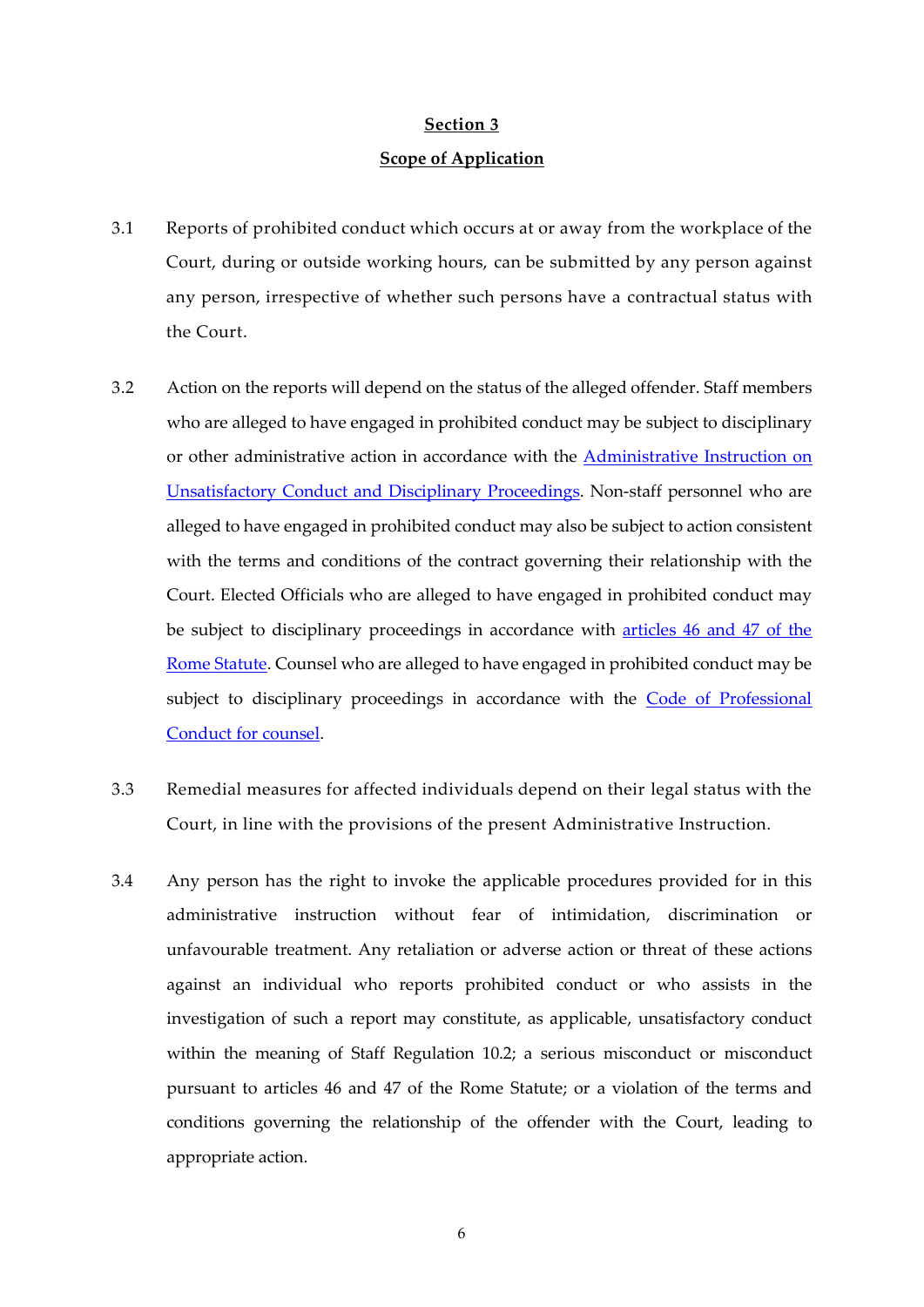#### **Prevention and Deterrence**

4.1 The Court is committed to promoting a working environment free of discrimination, harassment, including sexual harassment, and abuse of authority, in which all people are treated with dignity and respect.

#### *Obligations of the Court*

- 4.2 The Court shall:
	- (a) Take appropriate measures to promote a harmonious working environment and protect staff members, non-staff personnel and other individuals from prohibited conduct through preventive measures as set out in the present Administrative Instruction and under the [Court's policy on protection against retaliation](https://www.icc-cpi.int/resource-library/Vademecum/ICC%20Whistleblowing%20and%20Whistleblower%20Protection%20Policy.PDF);
	- (b) Prior to appointment or engagement, undertake reference checks of external candidates during recruitment processes to verify whether those individuals have a documented history of sexual harassment and other prohibited conduct;
	- (c) Request that contractors, suppliers and partners adhere to the Court's zero tolerance policy on prohibited conduct and commit to taking adequate action if faced with allegations of prohibited conduct, and inform them that failure to do so may lead to the termination of contractual arrangements;
	- (d) Develop standards, including a programme for targeted trainings, to be conducted preferably in person and aimed at building skills to effectively communicate with affected individuals and alleged offenders and to respond appropriately. The target audience for such programmes are managers, staff representatives, human resources officers, medical personnel and all personnel providing support or likely to provide support to affected individuals, especially those who are targets of sexual harassment;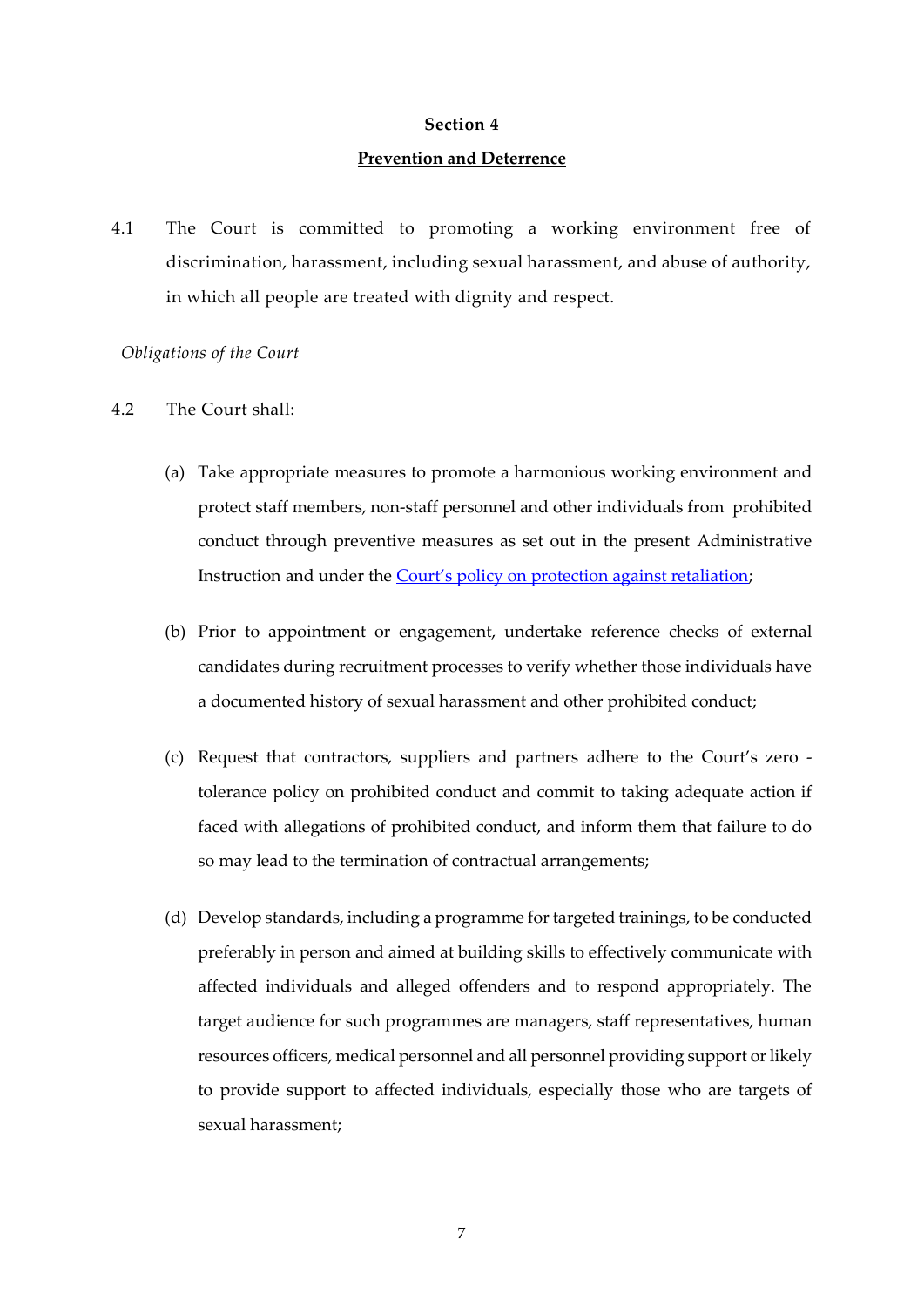- (e) Develop standards, including a programme for regular training, to be conducted preferably in person, to raise awareness of issues relating to diversity, respect and equality and to build skills on bystander techniques for intervening in situations of prohibited conduct, for all staff members, non-staff personnel and Counsel;
- (f) Ensure that information and mechanisms are accessible to all staff members, as well as - to the extent possible and taking into account the terms and conditions of the contracts with non-staff personnel and other applicable policies - interns, visiting professionals, consultants, individual contractors, Counsel, and other non-staff personnel and individuals who are beneficiaries of the provisions of this Administrative Instruction.

#### *Obligations of Heads of Organ*

- 4.3 Heads of organ shall:
	- (a) Demonstrate their commitment to the creation of a harmonious work environment and the prevention of prohibited conduct, educate themselves about the issue, act as role models by maintaining a high standard of personal conduct with consciousness of the power their position holds and treat all colleagues courteously and with dignity and respect.
	- (b) Address conduct coming to their attention that may be in violation of the present Administrative Instruction, take complaints seriously, respond promptly to complaints and ensure that the necessary actions for which they are responsible are diligently taken;
	- (c) Endeavour to create an atmosphere in which personnel in their organs may express concerns about suspected prohibited conduct, including by maintaining open dialogues and an open-door policy with concerned personnel in their organs;
	- (d) Encourage personnel in their organs to use the informal and formal processes in place to address suspected prohibited conduct;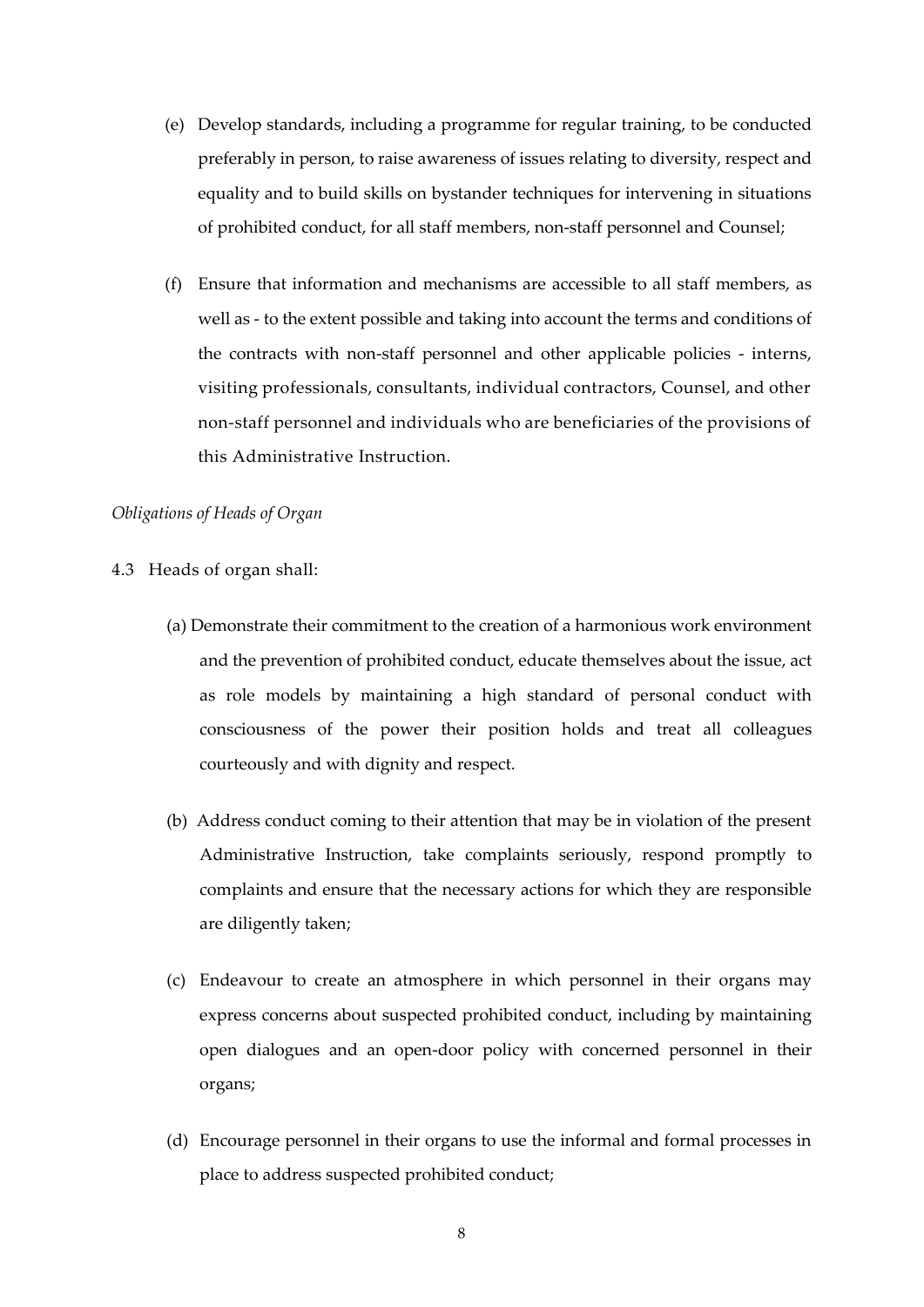- (e) Periodically provide training on prohibited conduct and its prevention developed as envisaged in sections 4.2 (d) and (e) above;
- (f) Monitor their organs for conduct that may be in violation of the present Administrative Instruction;
- (g) Communicate the terms of the present Administrative Instruction and applicable procedures to personnel in their organs on an annual basis through a dedicated meeting;
- (h) Monitor the situation, when it is brought to their attention in writing, that one or more staff members of their organ:
	- (i) Have availed themselves or are availing themselves of a formal or informal process under the present Administrative Instruction;
	- (ii) Have otherwise exercised their rights as a staff member, including when challenging a decision through a request for review;
- (i) Ensure that no unsatisfactory conduct, prohibited conduct or other adverse action is directed against such staff members as a direct result of the above-mentioned actions and address any such suspected unsatisfactory conduct, prohibited conduct or other alleged adverse action brought, including through the process set out in the Administrative Instruction on Unsatisfactory Conduct and Disciplinary Proceedings and the [Administrative Instruction on Investigations of](https://www.icc-cpi.int/Vademecum/ICC_AI_2022_001-ENG_INVESTIGATIONS-OF-UNSATISFACTORY-CONDUCT.pdf)  [Unsatisfactory Conduct.](https://www.icc-cpi.int/Vademecum/ICC_AI_2022_001-ENG_INVESTIGATIONS-OF-UNSATISFACTORY-CONDUCT.pdf)

*Obligations of staff members, and non-staff personnel* 

- 4.4 Staff members, and non-staff personnel shall:
	- (a) Familiarize themselves with the present Administrative Instruction and related policies and procedures, including the Court's policy on protection against retaliation for reporting unsatisfactory conduct and for cooperating with duly authorized investigations;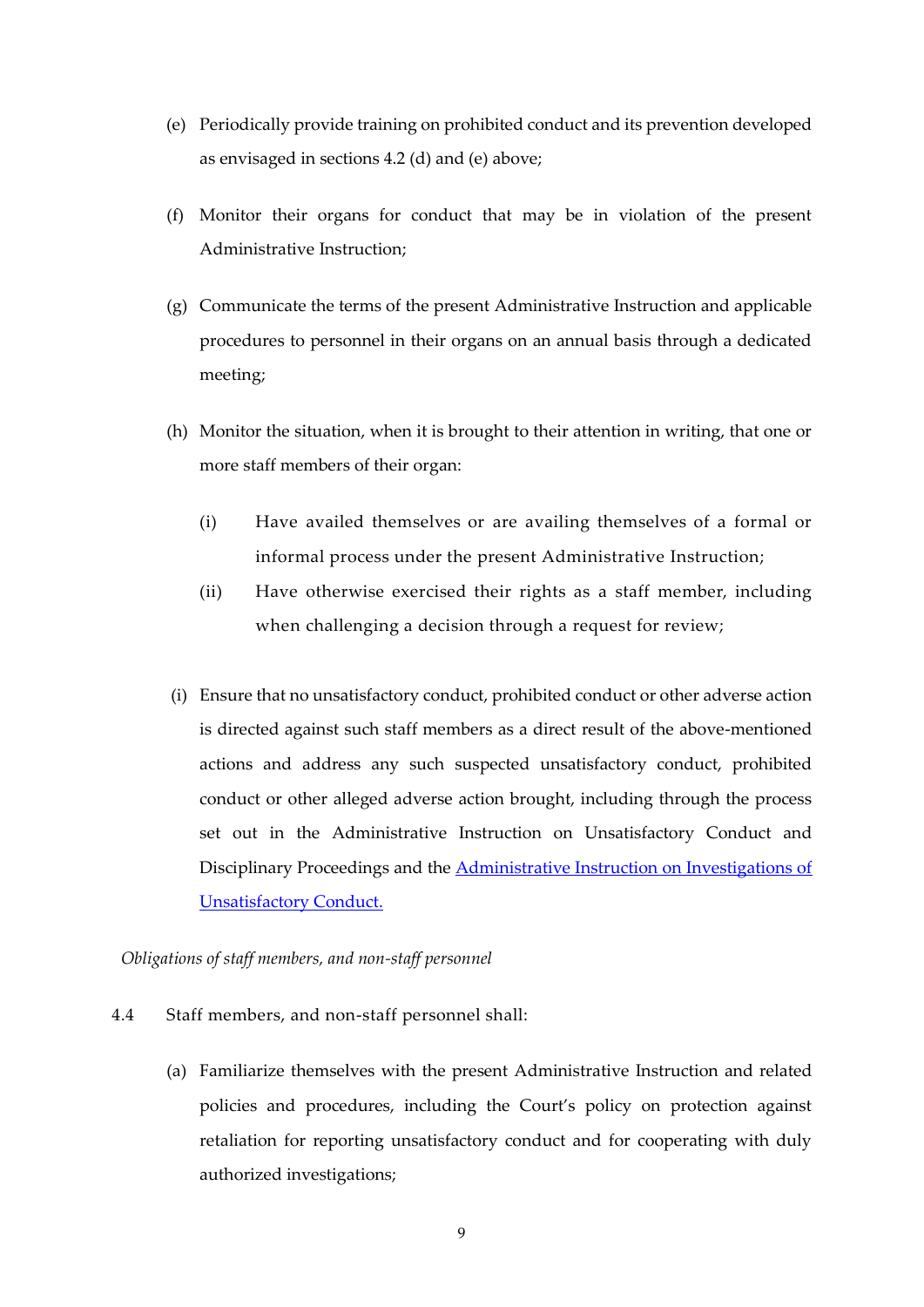- (b) Undertake any mandatory training provided by the Court on the prevention of discrimination, harassment, including sexual harassment, and abuse of authority;
- (c) Attend other learning opportunities related to prohibited conduct to the extent possible;
- (d) Demonstrate a commitment to zero tolerance of any prohibited conduct and treat all people in the workplace courteously and with dignity and respect, as well as with an awareness of their own behaviour and how it may be perceived and/or received by others;
- (e) Refrain from encouraging others to engage in prohibited conduct;
- (f) Raise their awareness, through available training, of the very specific harassment threats that members of the LGBTQI+ communities can face, including transgender and gender non-conforming individuals;
- (g) Take action if they witness prohibited conduct, provided they feel comfortable doing so and, where possible, after consulting the affected individual, as well as supporting impacted individuals, as appropriate and to the best of their ability;
- (h) Report suspected prohibited conduct and cooperate with investigations, audits and reviews.
- 4.5 Performance appraisals, including through 360-degree reviews as applicable, may record instances of non-adherence by staff members to the principles in the present Administrative Instruction, where appropriate and in accordance with the Administrative Instruction on Performance Appraisal System, and any subsequent version thereof. Additionally, the appraisals shall reflect the compliance of staff members with mandatory training requirements.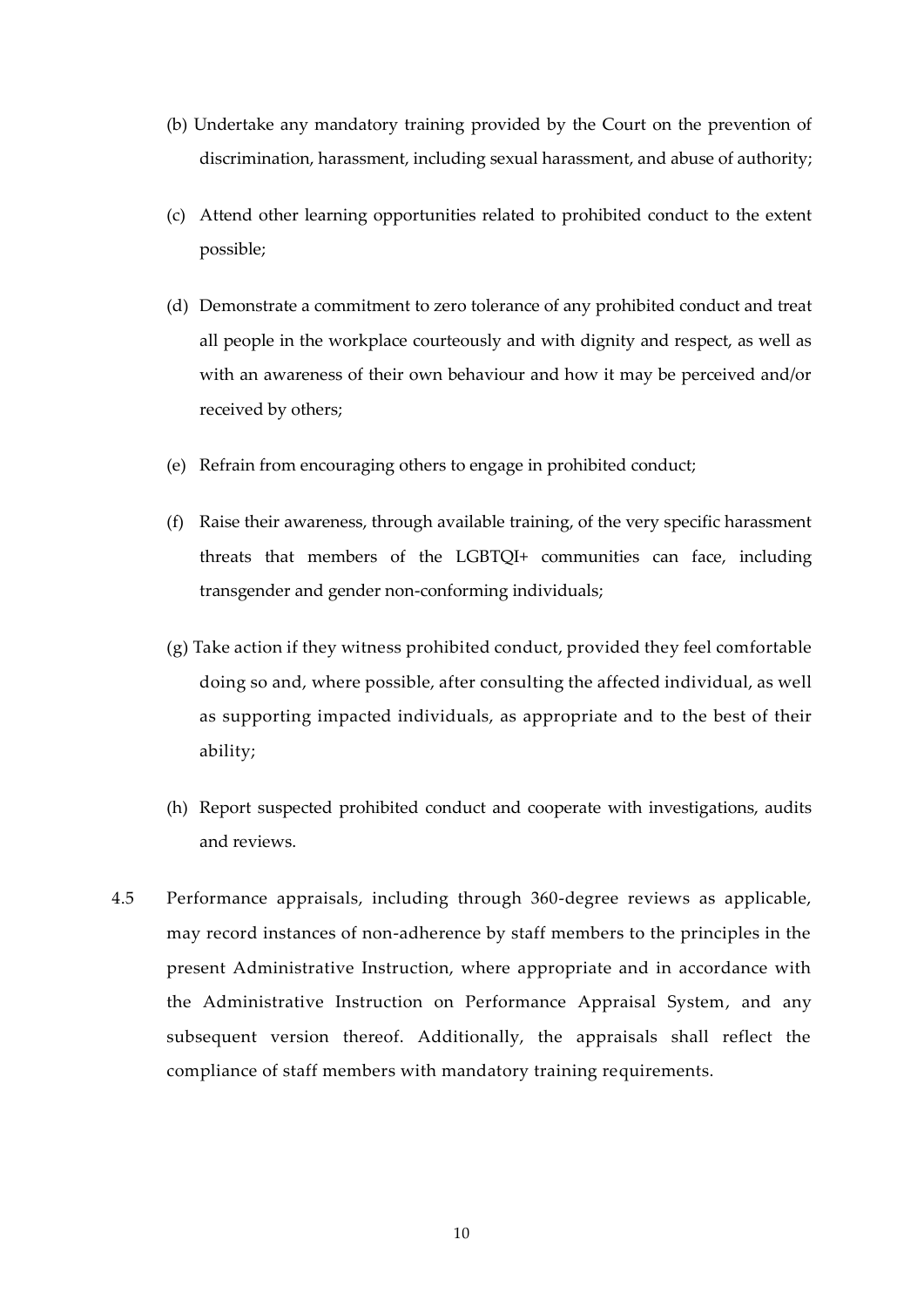# **Early Intervention and Receipt and Handling of Informal Reports of Suspected Prohibited Conduct**

### *Early direct action*

5.1 Affected individuals may, on a voluntary basis, if they feel comfortable and safe doing so, approach alleged offenders about instances of suspected prohibited conduct and ask for such conduct to stop, as the alleged offenders may not be aware of the negative impact of the conduct on others. However, disparity in power or status, fear of retaliation or the nature of the conduct may, *inter alia*, make direct confrontation difficult, and there is therefore no requirement for such action to be taken.

#### *Managerial intervention*

- 5.2 Affected individuals who believe that they may have been subject to instances of suspected prohibited conduct may raise the matter with their supervisors if the situation allows and they feel comfortable doing so. Any supervisor approached by an affected individual shall inform that person that information about the options available to that person to address suspected prohibited conduct may be obtained from the Staff Counsellor, the Court's Ombudsperson or any other office or individual listed in section 7.3 below on a confidential basis. The supervisor approached shall keep a record of such communication.
- 5.3 Supervisors shall provide assistance and/or information in a timely, sensitive and impartial manner to an affected individual, in accordance with the provisions of the present Administrative Instruction. To address the matter promptly at the managerial level, supervisors may:
	- (a) With the consent of the affected individual, bring the matter to the attention of the alleged offender, who may be encouraged to undergo training and/or coaching, as available.;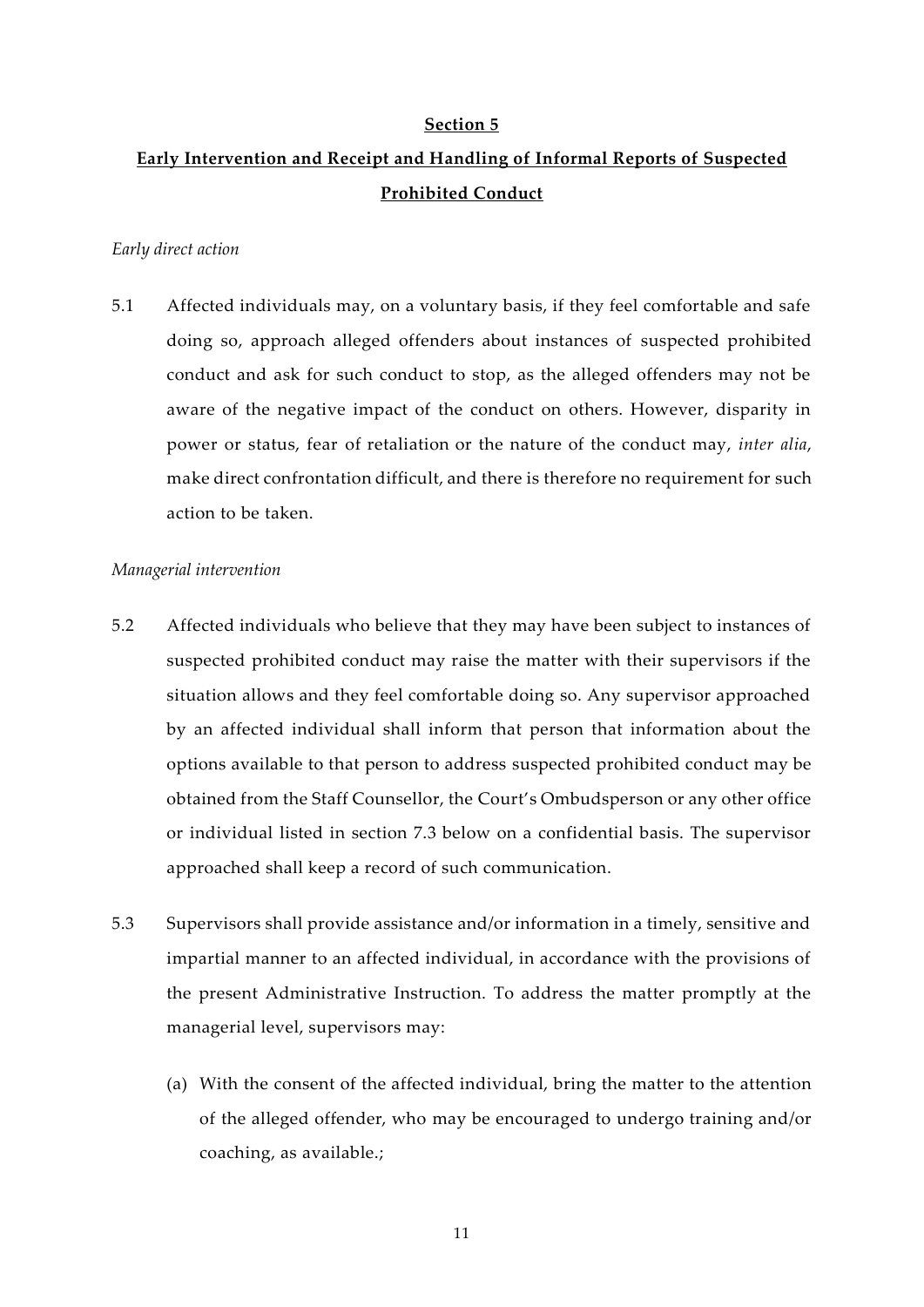- (b) Agree with all concerned on other approaches to address the issues raised, including, after consulting the head of organ, the actions referred to in section 10.2 (a) to (g) below;
- (c) With the consent of the affected individual, facilitate a discussion among the impacted individuals and the alleged offender about the conduct in question.
- 5.4 Supervisors shall submit a record regarding any managerial intervention carried out to the head of organ. Such intervention does not preclude the matter from being formally reported in accordance with section 6 of this Administrative Instruction.
- 5.5 Any supervisor who has been informed about instances of suspected prohibited conduct shall provide timely and sensitive support to an affected individual. Supervisors can seek advice on how to provide such support from the Staff Counsellor or inform the affected individual of the possibility to consult the Staff Counsellor to obtain psychological and/or emotional support. The affected individual may consult the Staff Counsellor at any time if in need of psychological and/or emotional support from a mental health professional, including if a supervisor cannot provide timely and sensitive support for any reason.
- 5.6 Supervisors shall provide an affected individual with a copy of the present Administrative Instruction.

### *Confidential support*

- 5.7 Affected individuals may prefer and are encouraged to discuss their situation with the Staff Counsellor and/or the Court's Ombudsperson, in accordance with the following:
	- (a) The services of the Court's Ombudsperson and/or the Staff Counsellor include discussing options and referrals according to the wishes of the affected individuals. Nothing is triggered automatically by contacting the Court's Ombudsperson and/or the Staff Counsellor. Affected individuals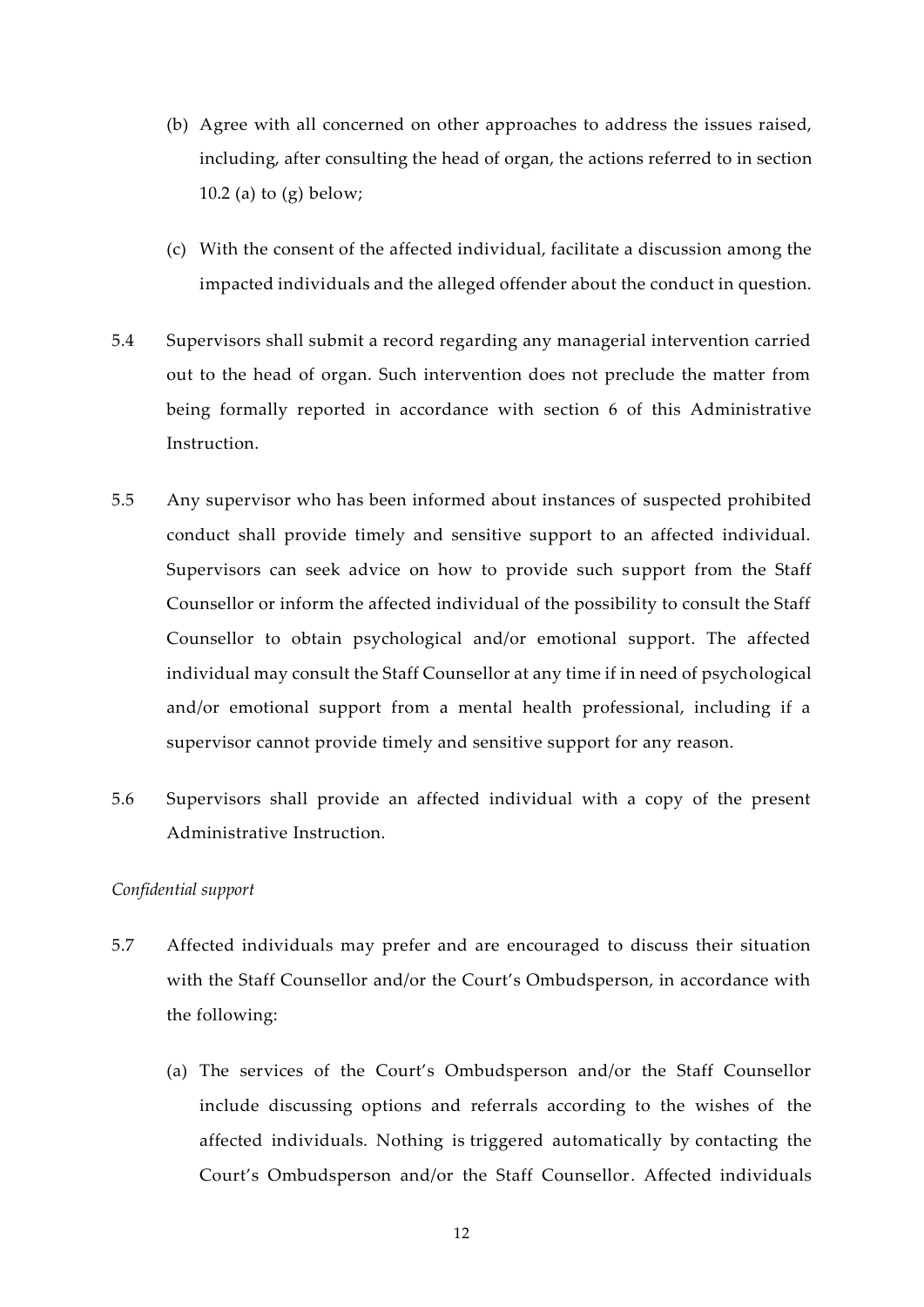visiting the Court's Ombudsperson and/or the Staff Counsellor remain in control of any decisions they may wish to make following such a visit to discuss options.

- (b) Staff Counsellors are mental health professionals who may provide psychosocial support and discuss tools to address the emotional impact that the situation has on the affected individual, as well as guidance on potential referral to external mental health resources, if needed.
- 5.8 Consultations with the Court's Ombudsperson or with the Staff Counsellor may be held in person or through electronic means, depending on available resources and the location of the affected individual.
- 5.9 Both the Court's Ombudsperson and the Staff Counsellor are bound by strict rules of confidentiality under their respective terms of reference. Any discussion with them is strictly confidential, as per said respective terms of reference. Documentation and other information may not be shared with any other office without the consent of the affected individual or other person seeking support.

#### *Informal resolution*

- 5.10 Affected individuals may, on a voluntary and confidential basis, attempt to address a situation of suspected prohibited conduct in an informal manner, including with the assistance of the Court's Ombudsperson, whose services may include one-on-one conflict coaching to be able to give voice to concerns effectively, shuttle diplomacy to communicate with others through an intermediary without having to be in the same physical space, and facilitated discussions or mediation. All services of the Court's Ombudsperson are tailored to the specific circumstances of the case and nothing is done without agreement.
- 5.11 An unsuccessful attempt to resolve the matter informally does not preclude it from being formally reported.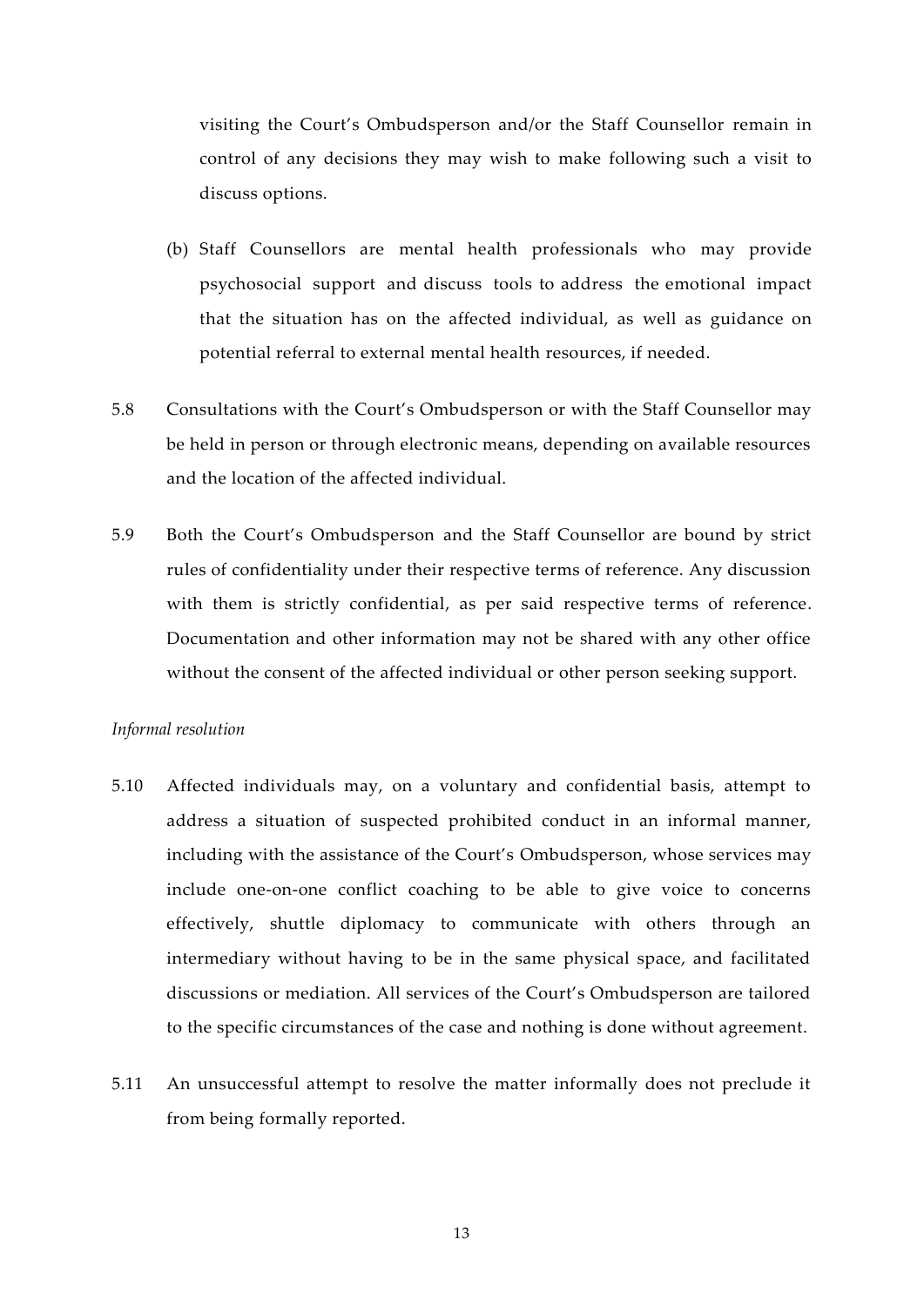# **Submission, Receipt and Handling of Formal Reports of Suspected Prohibited Conduct**

### *Formal reporting of suspected prohibited conduct*

- 6.1 Formal reports of suspected prohibited conduct may be made by persons who consider that they are affected individuals or by persons who have knowledge of suspected prohibited conduct, including individuals who are not employed by the Court.
- 6.2 Formal reports of suspected prohibited conduct shall be made in accordance with section 4 of the [Administrative Instruction on Investigations of Unsatisfactory](https://www.icc-cpi.int/Vademecum/ICC_AI_2022_001-ENG_INVESTIGATIONS-OF-UNSATISFACTORY-CONDUCT.pdf)  [Conduct.](https://www.icc-cpi.int/Vademecum/ICC_AI_2022_001-ENG_INVESTIGATIONS-OF-UNSATISFACTORY-CONDUCT.pdf)
- 6.3 Formal reports of suspected prohibited conduct, including any suspected prohibited conduct having taken place prior to the entry into force of the present Administrative Instruction, are not subject to time limits.
- 6.4 Formal reports of suspected prohibited conduct may be made anonymously. However, the anonymity of reports of suspected prohibited conduct and the passage of time may render the initiation or completion of an investigation or disciplinary proceedings more difficult. Consequently, those reporting such information are encouraged to identify themselves, knowing that their names will be kept confidential, and that there are measures in place to protect them against retaliation.

### *Investigation process*

- 6.5 Investigations of suspected prohibited conduct shall accord with the procedures set out in the Administrative Instruction on Investigations of Unsatisfactory Conduct and with the following additional requirements:
- (a) The person formally reporting suspected prohibited conduct shall be informed of the Court's policy on protection against retaliation;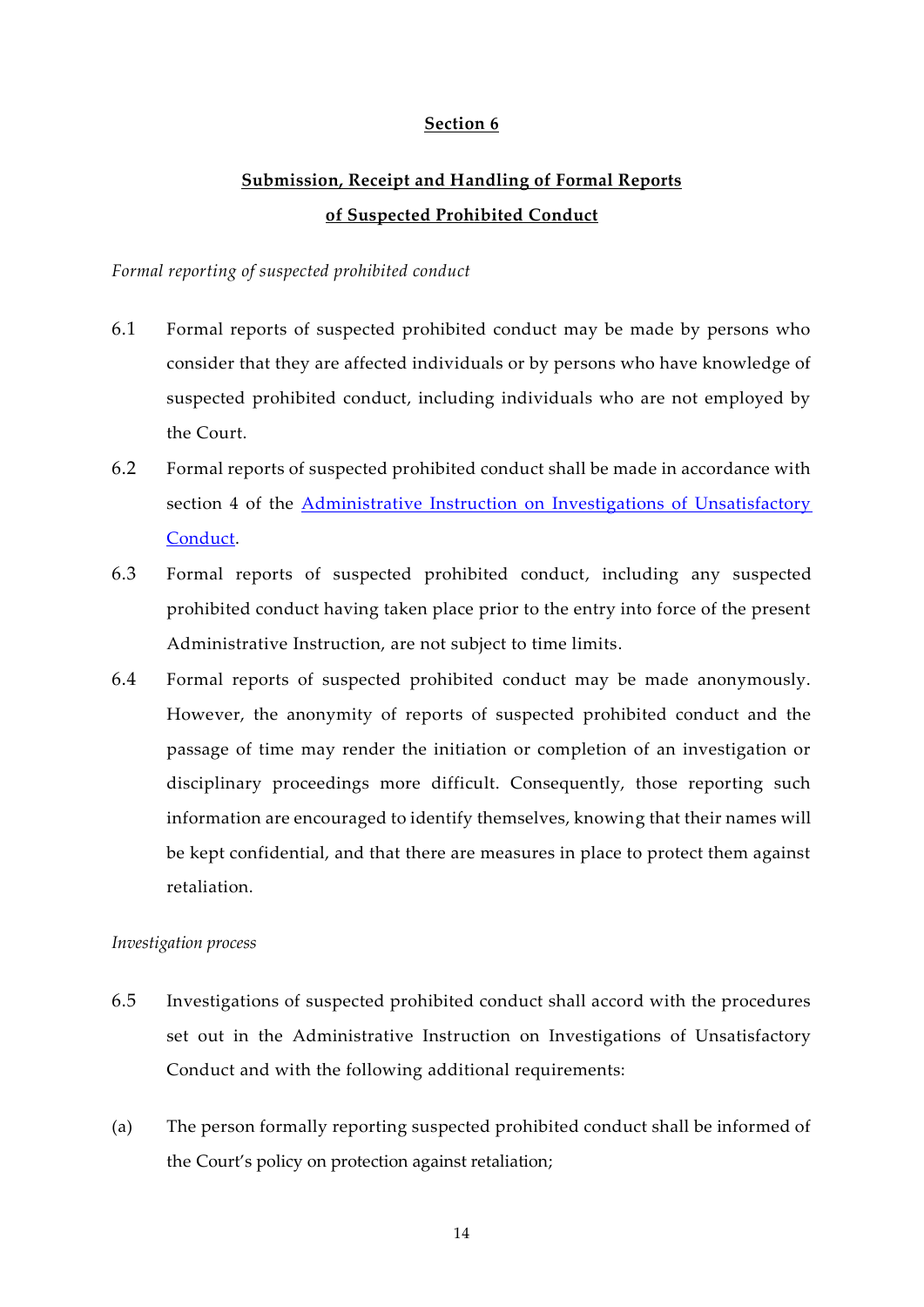- (b) Where a formal report of suspected prohibited conduct is submitted by a person other than the affected individual, the investigator shall normally seek the views of the affected individual before deciding whether to proceed with an investigation;
- (c) If the Independent Oversight Mechanism ("IOM") refers a case to the responsible official for action pursuant to sections 5.14 or 5.25 (b) of the [Administrative](https://www.icc-cpi.int/Vademecum/ICC_AI_2022_001-ENG_INVESTIGATIONS-OF-UNSATISFACTORY-CONDUCT.pdf)  [Instruction on Investigations of Unsatisfactory Conduct,](https://www.icc-cpi.int/Vademecum/ICC_AI_2022_001-ENG_INVESTIGATIONS-OF-UNSATISFACTORY-CONDUCT.pdf) the responsible official shall appoint, within 30 calendar days of receipt of the case from the IOM, appropriate and experienced individuals to conduct a full investigation, as defined in the above-mentioned administrative instruction;
- (d) The investigator shall periodically inform the affected individual and the alleged offender, as appropriate, at least every three months of the status of the investigation;
- (e) The investigator, at the request of an affected individual or alleged offender, shall respond, without undue delay, but normally within two weeks, to queries relating to the handling of the formal report of suspected prohibited conduct;
- (f) At the request of the affected individual or the offender or alleged offender, the investigator may provide a statement on the outcome of the investigation, which the affected individual or the offender or alleged offender may disclose to third parties, subject to the terms of Staff Regulation 1.2 (i). The statement shall respect the confidentiality of the process and preserve the privacy of those involved.

#### *Monitoring during an investigation*

6.6 Where the responsible official is aware of an ongoing investigation into suspected prohibited conduct, he or she shall take appropriate measures to monitor the status of the affected individual, the alleged offender and the work unit(s) concerned until such time as the investigation report has been submitted and any subsequent action has been completed. In doing so, the responsible official shall ensure that all parties comply with their duty to cooperate with the investigation, as appropriate, and that no party is subject to retaliation or any other prohibited conduct as a result of the complaint or the investigation. When the responsible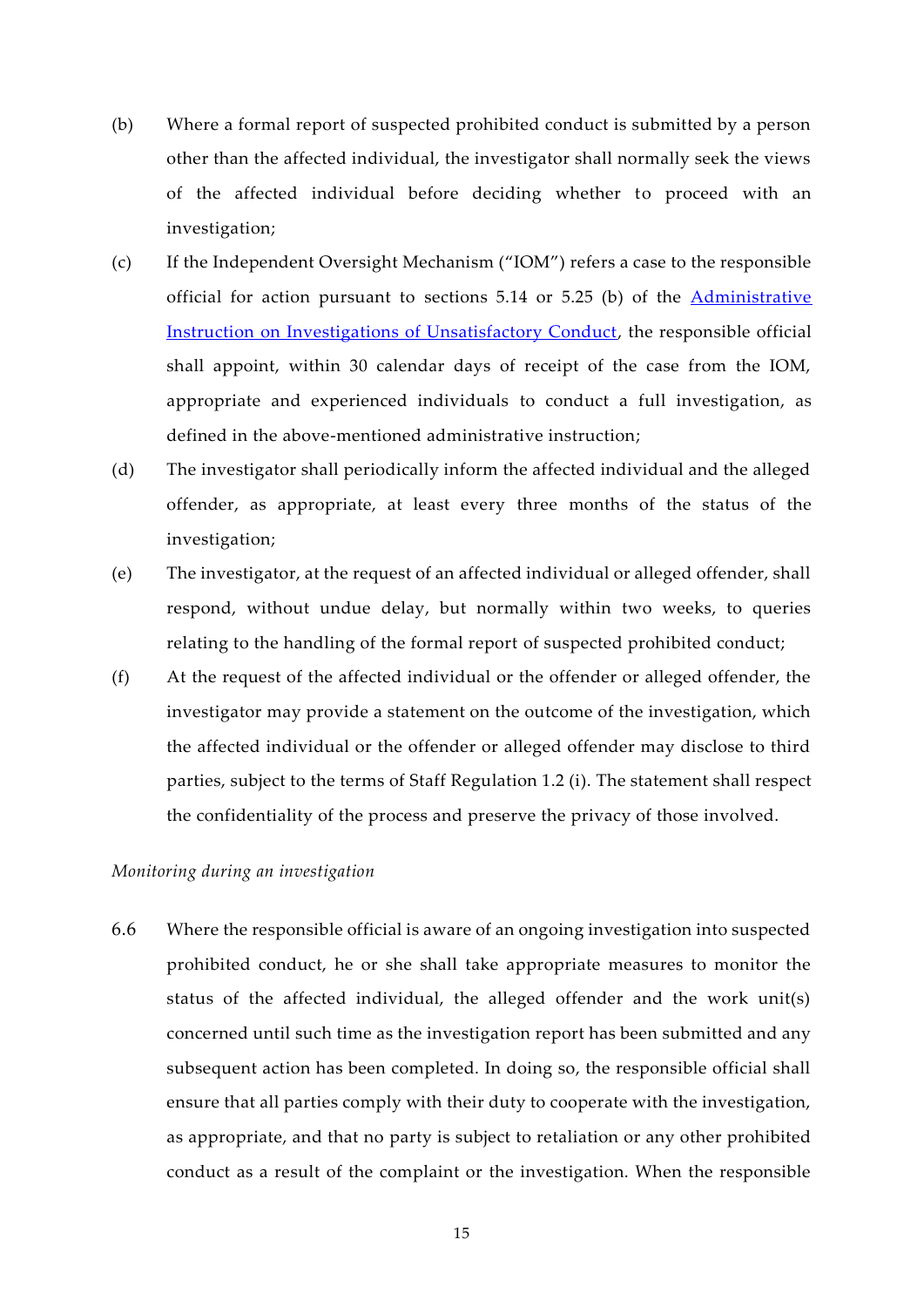official, or any other participant to the investigation, considers that retaliation may have occurred, he or she shall refer the matter to the IOM as suspected unsatisfactory conduct in accordance with section 4 of the Administrative Instruction on Investigations of Unsatisfactory Conduct.

### *Referral to national authorities*

6.7 Where an investigation reveals that criminal conduct may have been committed, such a matter may, upon consultation with competent legal offices within the Court, be referred by the responsible official to the relevant national authorities for possible criminal accountability. Suspected criminal conduct may also be reported directly to the relevant national authorities by an affected individual.

### **Section 7**

#### **Confidential Guidance and Support**

- 7.1 The Court acknowledges that an affected individual may require guidance and support:
	- (a) Before making a complaint regarding options to address the matter;
	- (b) During any informal or formal process; and
	- (c) At and following the conclusion of any informal or formal process or investigation.
- 7.2 Guidance and support to an affected individual may also be required when managing confidentiality requirements throughout the different stages described above.
- 7.3 The following offices and individuals can provide guidance and support to staff members, non-staff personnel, and, as applicable, other individuals,:
	- (a)  $HRS$ ;
	- (b) [the Staff Union Council;](https://intranet.icc.int/icc/suc/SitePages/Homepage.aspx)

16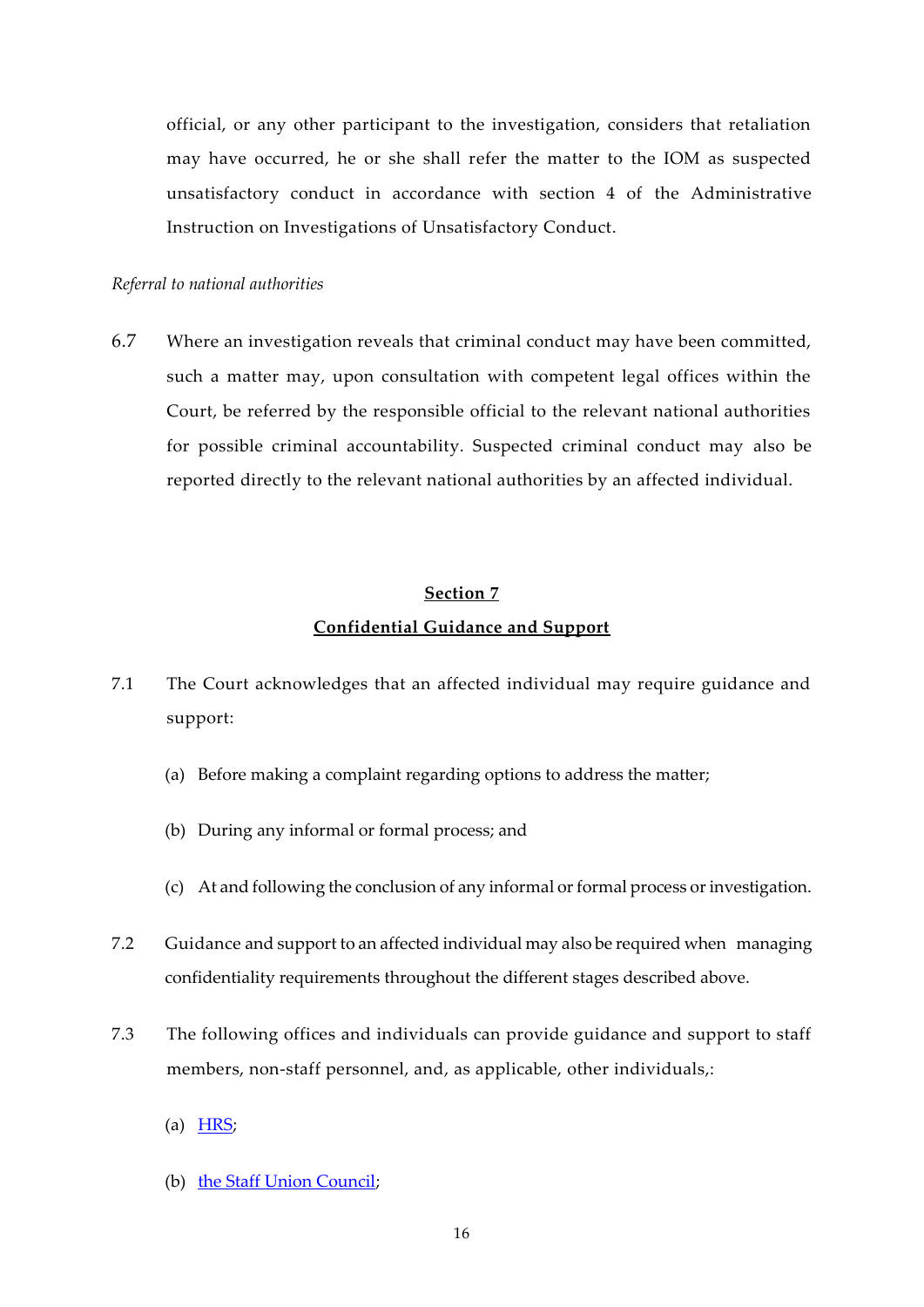- (c) [the Staff Counsellor;](https://intranet.icc.int/registry/ooddms/Health/StaffWelfare/Psycho/default.aspx)
- (d) the Court's Ombudsperson;
- (e) the [IOM](https://intranet.icc.int/icc/iom/default.aspx) [\(external website\)](https://www.icc-cpi.int/iom); and
- (f) [the Focal Point for Gender Equality.](https://intranet.icc.int/icc/ge/SitePages/Home.aspx)
- 7.4 The provision of information and options may include reference to information on:
	- (a) internal avenues for assistance, such as that available from staff members who are medical professionals or otherwise trained to deal with psychosocial matters;
	- (b) external local services providing support in the context of suspected prohibited conduct;
	- (c) how to report to local authorities if the suspected prohibited conduct may constitute a crime; and
	- (d) as applicable, possible compensation for service incurred injuries in accordance with Staff Rule 106.9, in accordance with the Court's administrative framework, and services available after separation, such as after-service health care in accordance with the Court-provided benefit framework.
- 7.5 The support listed in this section remains available, as applicable, for the duration of the affected individual's service with the Court. Thereafter, the following continued support may remain available for persons who have left the service of the Court:
	- (a) right to health coverage/after-service health care, where available in accordance with the Court-provided benefit framework; and
	- (b) compensation for service incurred injuries in accordance with Staff Rule 106.9, where available, in accordance with the Court's administrative framework.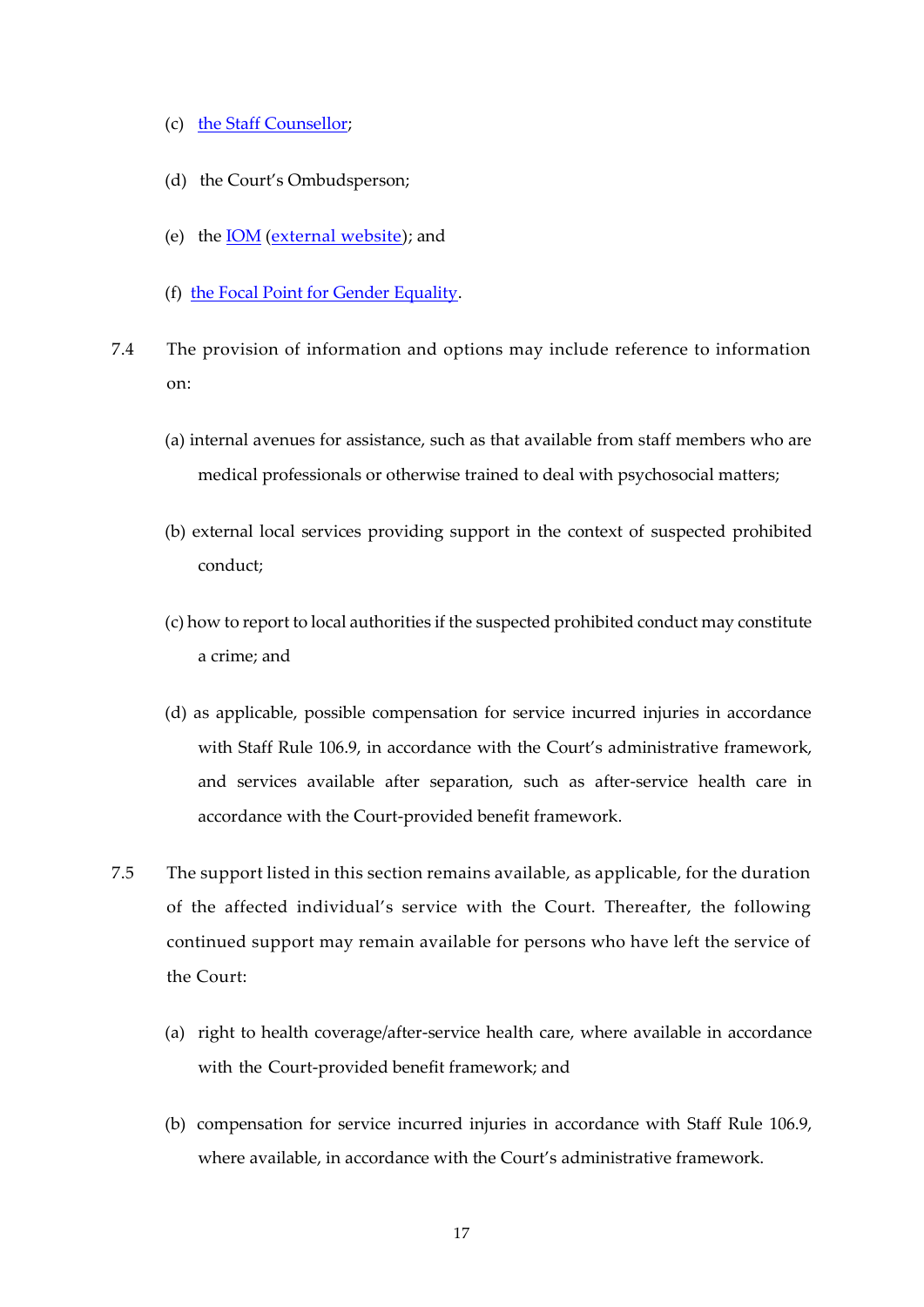- 7.6 Where appropriate and available, the guidance and support to affected individuals listed in this section is also available to impacted individuals.
- 7.7 Psychosocial support for affected individuals and alleged offenders will be available from the Staff Counsellor in person, by telephone or through other electronic means. The Staff Counsellor is also a resource to assist any staff member, non-staff personnel and Counsel throughout any informal or formal process, as applicable. All consultations with the Staff Counsellor are confidential.

# **Section 8 Support Person for an Affected Individual**

- 8.1 A support person may provide emotional support to an affected individual during both the informal and formal processes, as applicable. Support may include emotional support.
- 8.2 An affected individual may nominate for the purpose of providing emotional support:
	- (a) One or two staff members who confirm in writing their willingness and availability to undertake such a role and respect their confidentiality obligations when acting as support persons, are not or are not likely to be a witness to the suspected prohibited conduct if the matter is investigated, and are not otherwise potentially subject to a conflict of interest;
	- (b) An individual with non-staff personnel status, provided that that individual is willing and available to undertake such a role, has signed a confidentiality agreement with the Court, is not or is not likely to be a witness to the suspected prohibited conduct if the matter is investigated, is not otherwise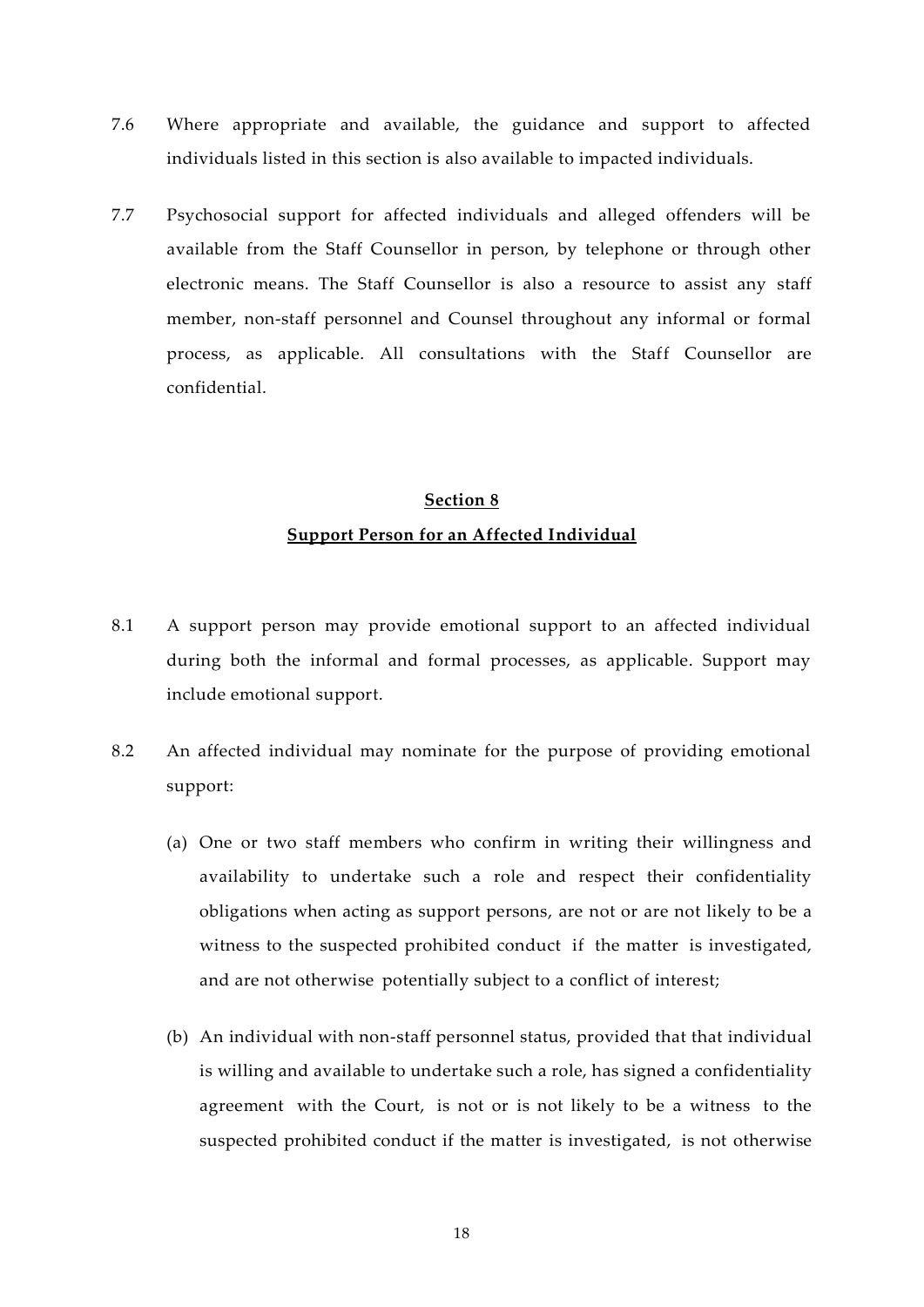potentially subject to a conflict of interest, and is otherwise reasonably acceptable to the head of organ.

# **Section 9 Work Performance**

- 9.1 When the head of organ is informed in writing that a person may be a target of prohibited conduct, the head of organ shall enquire whether the individual's work performance or conduct has been impacted. If performance or conduct issues have emerged, support will be offered to the affected individual with a view to appropriately addressing the issues, without prejudice to the Court's performance appraisal system.
- 9.2 Such support may include:
	- (a) A new performance plan for the affected individual;
	- (b) Authorization of special leave and/or flexible working arrangements including those mentioned in the Administrative Instruction on Flexible Working Arrangements.
- 9.3 Due regard to confidentiality must be given when communicating such supporting measures to supervisors or colleagues, as appropriate.

### **Section 10**

### **Interim Measures**

10.1 After the head of organ is informed in writing that a person may be a target of prohibited conduct, the head of organ shall consider whether interim measures: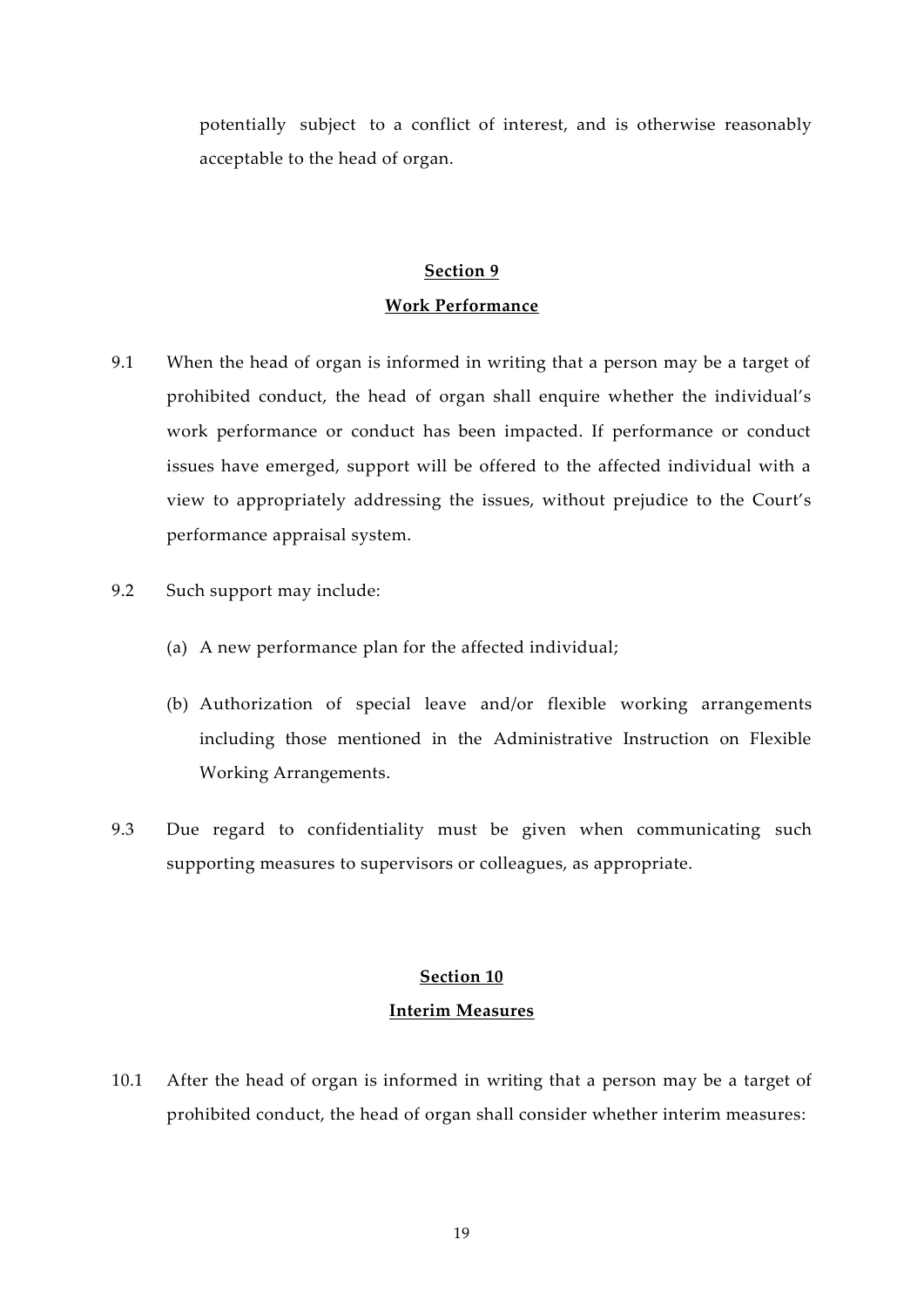(a) should be taken to prevent the occurrence or repetition of suspected prohibited conduct and/or address risks of possible retaliation;

(b) should be taken to protect the integrity of any investigation, in consultation with the IOM as applicable ; or

(c) would otherwise be in the interests of the Court or work unit.

10.2 Such measures may include, as appropriate:

- (a) Physical separation of the alleged offender and the affected individual;
- (b) Temporary reassignment of either the alleged offender or the affected individual with the consent of the person being reassigned;
- (c) Instituting flexible working arrangements for either the alleged offender or the affected individual;
- (d) Granting unplanned annual leave or suggesting to either the alleged offender or the affected individual to take annual leave;
- (e) Consideration of special leave for either the alleged offender or the affected individual;
- (f) Temporary changes in reporting lines;
- (g) Suspension of the alleged offender, with or without pay, in accordance with Staff Rule 110.5 and section 9 of the [Administrative Instruction on](https://www.icc-cpi.int/Vademecum/ICC_AI_2022_002-ENG_UNSATISFACTORY-CONDUCT-AND-DISCIPLINARY-PROCEEDINGS.PDF)  [Unsatisfactory Conduct and Disciplinary Proceedings.](https://www.icc-cpi.int/Vademecum/ICC_AI_2022_002-ENG_UNSATISFACTORY-CONDUCT-AND-DISCIPLINARY-PROCEEDINGS.PDF)
- 10.3 If the head of organ becomes aware of an allegation of prohibited conduct involving attempted or actual assault, including sexual assault, appropriate precautionary measures shall be taken, without delay, to address the safety and security concerns of the affected individual. This may include instituting flexible working arrangements or other means to achieve the physical separation of the affected individual and the alleged offender.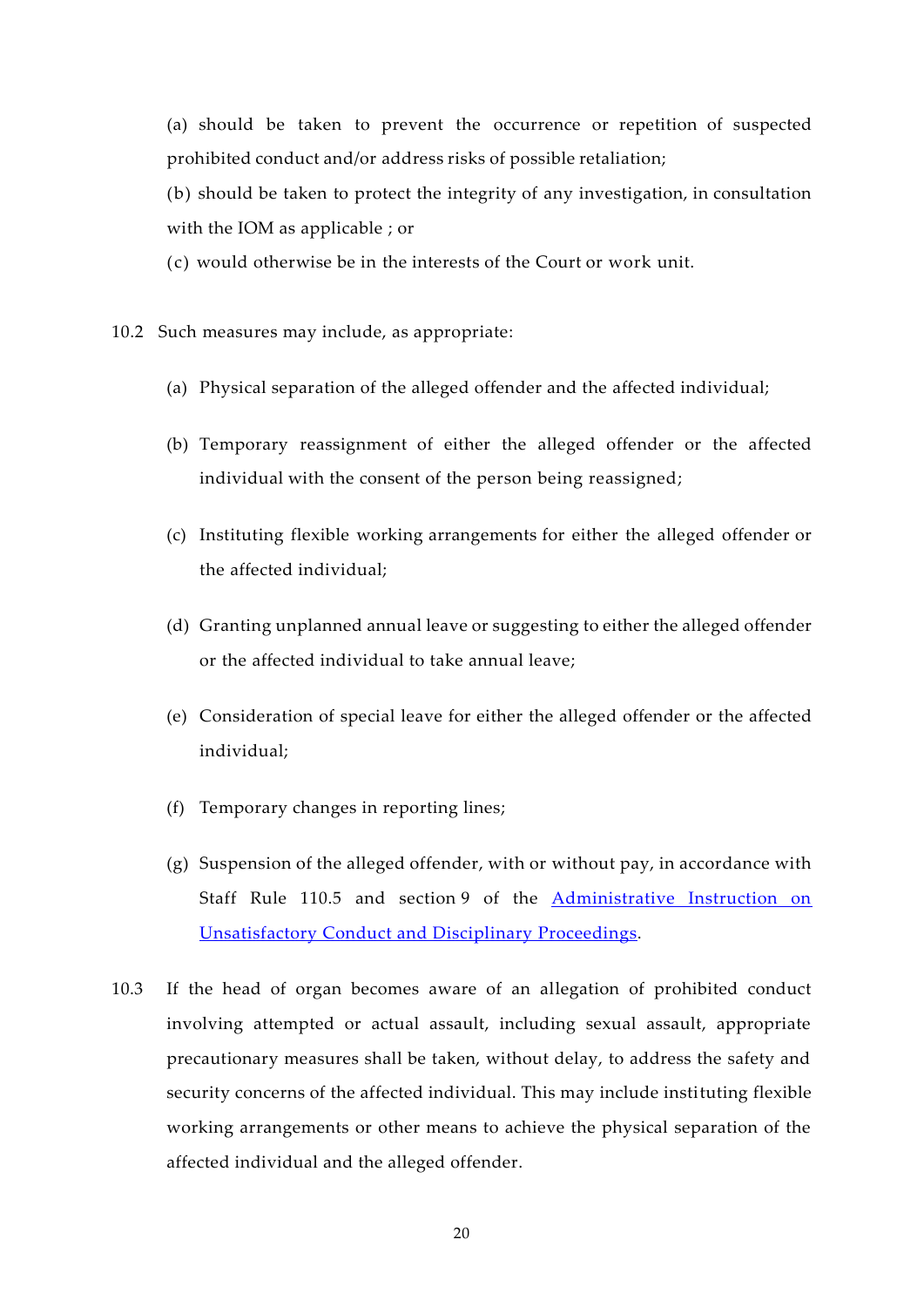#### **Post-Investigation Review**

- 11.1 Once an investigation has been completed and a decision on the outcome taken, the head of organ shall, through the relevant supervisors, take appropriate measures to keep the situation under review. These measures may include, but are not limited to, the following:
	- (a) Monitoring for at least one year the status of the affected individual, the offender and the unit(s) concerned, at least every three months, in order to ensure that no party is subjected to retaliation or any other prohibited conduct as a consequence of the investigation, its findings or the outcome. When the head of organ suspects that retaliation has occurred, he or she shall promptly notify the IOM;
	- (b) Ensuring that due consideration is given to any special requirements for the affected individual as a result of the prohibited conduct; and
	- (c) Ensuring that any administrative or disciplinary measures taken at the conclusion of any investigation or disciplinary process have been duly implemented.

## **Section 12**

### **Workplace Restoration and Aftercare**

- 12.1 The Court's Ombudsperson and the Staff Counsellor, within their respective terms of reference and on a confidential basis, may assist in workplace restoration efforts through informal resolution methods. Examples of support offered are:
	- (a) Post-investigation or post-disciplinary process interventions;
	- (b) Rebuilding trust between individuals; and
	- (c) Team interventions and coaching towards change.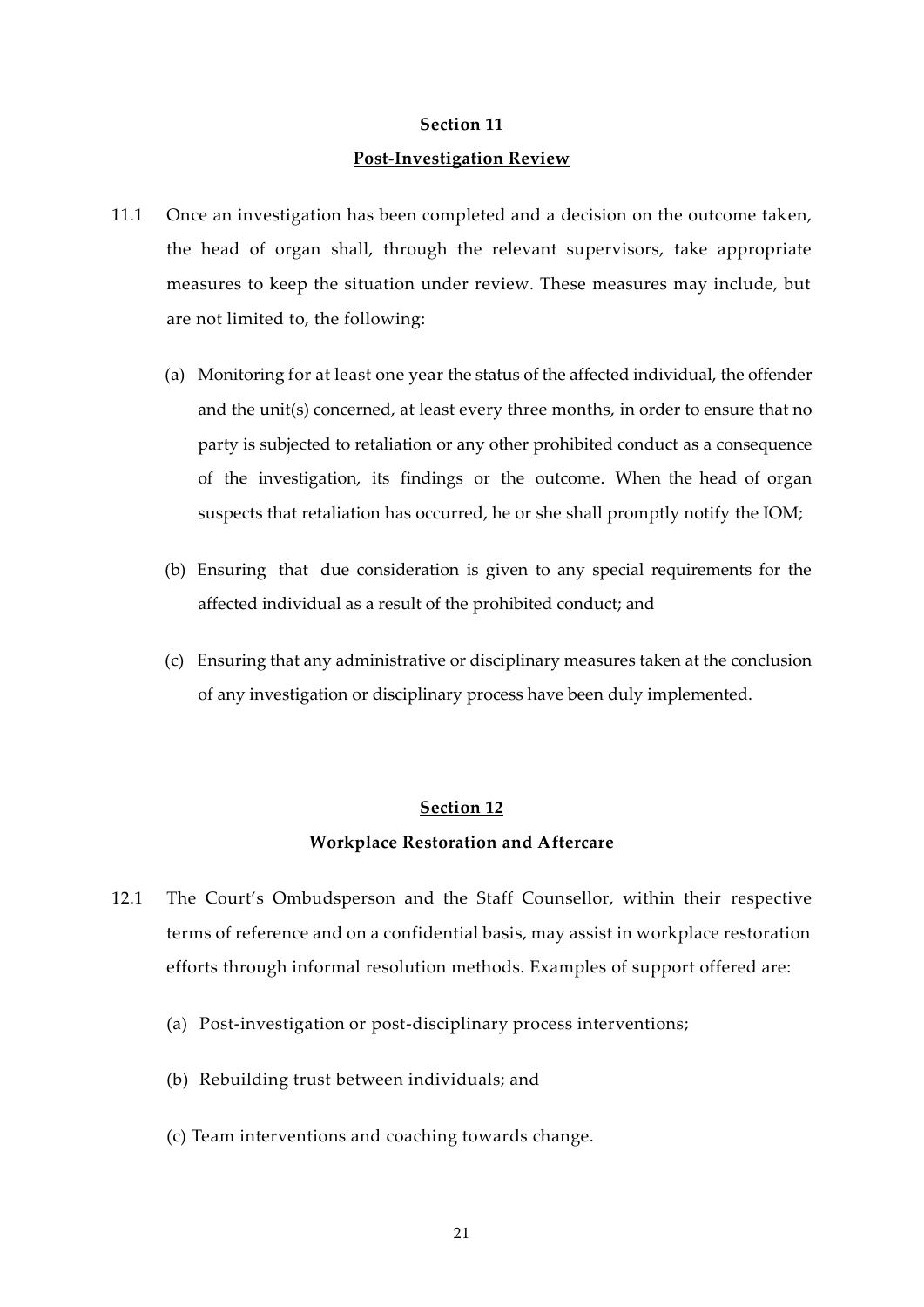### **Data Collection**

- 13.1 The IOM will collect data and information for the monitoring and analysis of formal reports of suspected prohibited conduct. Such information includes, if available, the number and type of formal reports, relevant demographics of affected individuals and alleged offenders, including information about sexual orientation, gender identity, gender disaggregation and gender expression, the work context such as staff level and type of contract, duty station, and the length of time required to complete the process of handling the formal reports.
- 13.2 Anonymized information on and analysis of formal reports of suspected prohibited conduct shall be published on an annual basis by the IOM, including disciplinary measures with respect to prohibited conduct, and made available on the Court's intranet.
- 13.3 Survey data will be collected periodically by the Court and will be analysed and shared through reports available to staff, management, the Court's Ombudsperson, the Focal Point for Gender Equality and others to inform them of outreach activities, interventions and updates to relevant policies, including the present Administrative Instruction, as needed.

### **Section 14**

### **Implementation and Final Provisions**

14.1 The present Administrative Instruction will be reviewed periodically with any revisions identified on an as-needed basis, but every two years at a minimum, taking into account lessons learned from monitoring of compliance with the present Administrative Instruction, including survey data, and any changes in the structures, complementary policies and the context of the Court that may impact the implementation of the present Administrative Instruction.